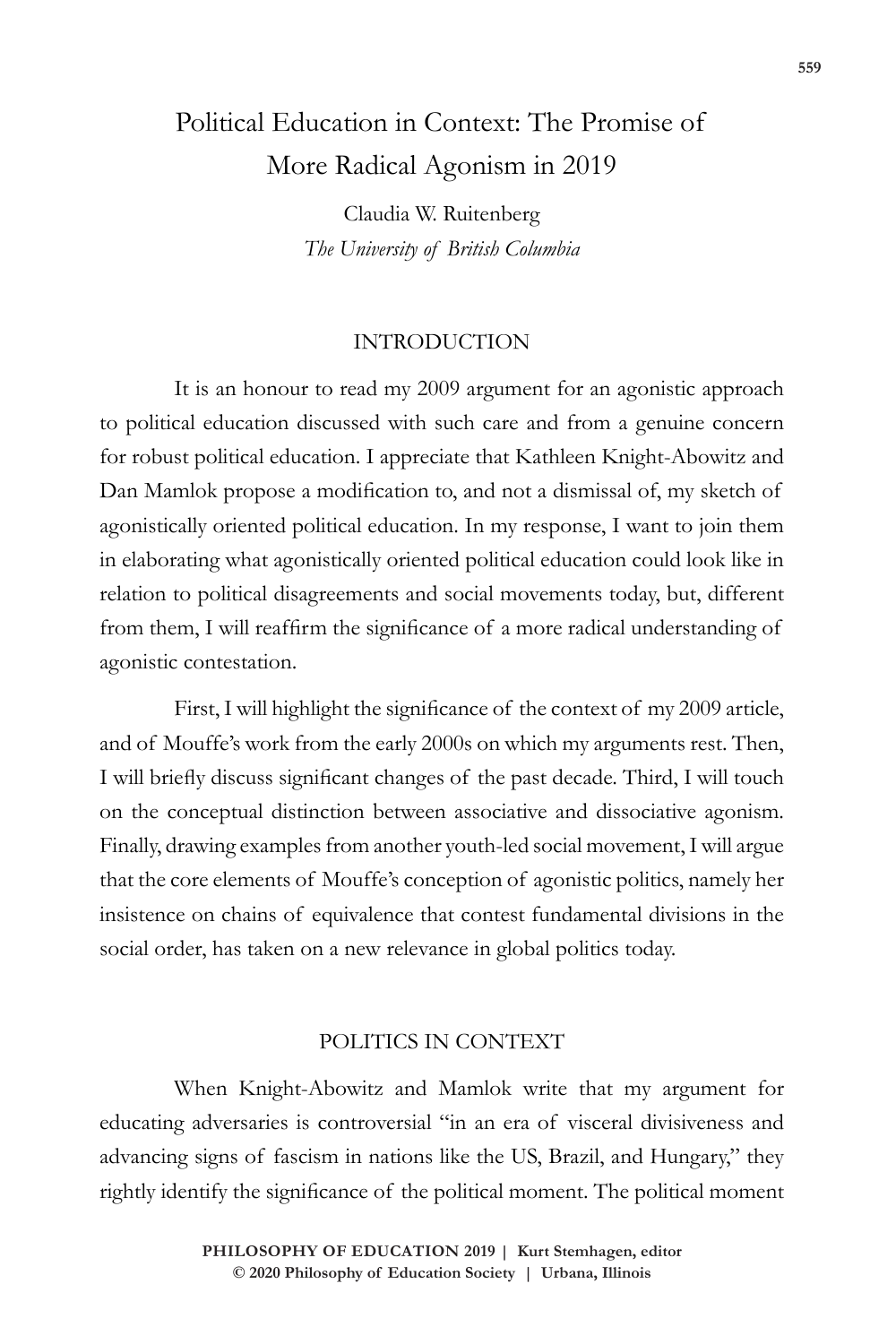in which we live today—acknowledging that "we" live in varying political contexts whose specificity must further inflect the argument—is different from the one in which my argument was written, and from the one about which Mouffe wrote in the 1990s and early 2000s.

In her recent book, *For a Left Populism*, Mouffe is explicit about the significance of context, and details how different "political conjunctures" gave rise to her earlier work.1 Mouffe's *On the Political*, which is central to the argument in my 2009 article, was a response to "a technocratic form of politics according to which politics was not a partisan confrontation but the neutral management of public affairs."<sup>2</sup> Mouffe witnessed a fading of left/right distinctions, especially in the UK's "Third Way" politics; in the contexts I was most familiar with, Canada and The Netherlands, I saw a similar disappearance of left/right political conflict and a relative political apathy.

Today we are seeing what Mouffe calls a "'populist moment,' … an expression of a variety of resistances to the political and economic transformations seen during the years of neoliberal hegemony."<sup>3</sup> After the financial crisis of 2008 and the global recession and austerity measures that followed in various countries, the Occupy Wall Street protests in 2011-12, as well as large protests in Greece, Spain, France, and the UK, were a clear sign that income and wealth inequality had the power, once again, to galvanize opposition to a hegemonic order. "Those protests were the signal of a political awakening after years of relative apathy. However, the refusal of those horizontalist movements to engage with the political institutions limited their impact."<sup>4</sup> One of the key questions in the current "populist moment" is:

> how "the people" is going to be constructed. There are many ways in which this can be done. And not all populist constructions of the political frontier have egalitarian objectives, even when the rejection of the existing system is made in the name of giving power back to the people.<sup>5</sup>

The "advancing signs of fascism in nations like the US, Brazil, and Hungary" to which Knight-Abowitz and Mamlok refer are precisely the non-egalitarian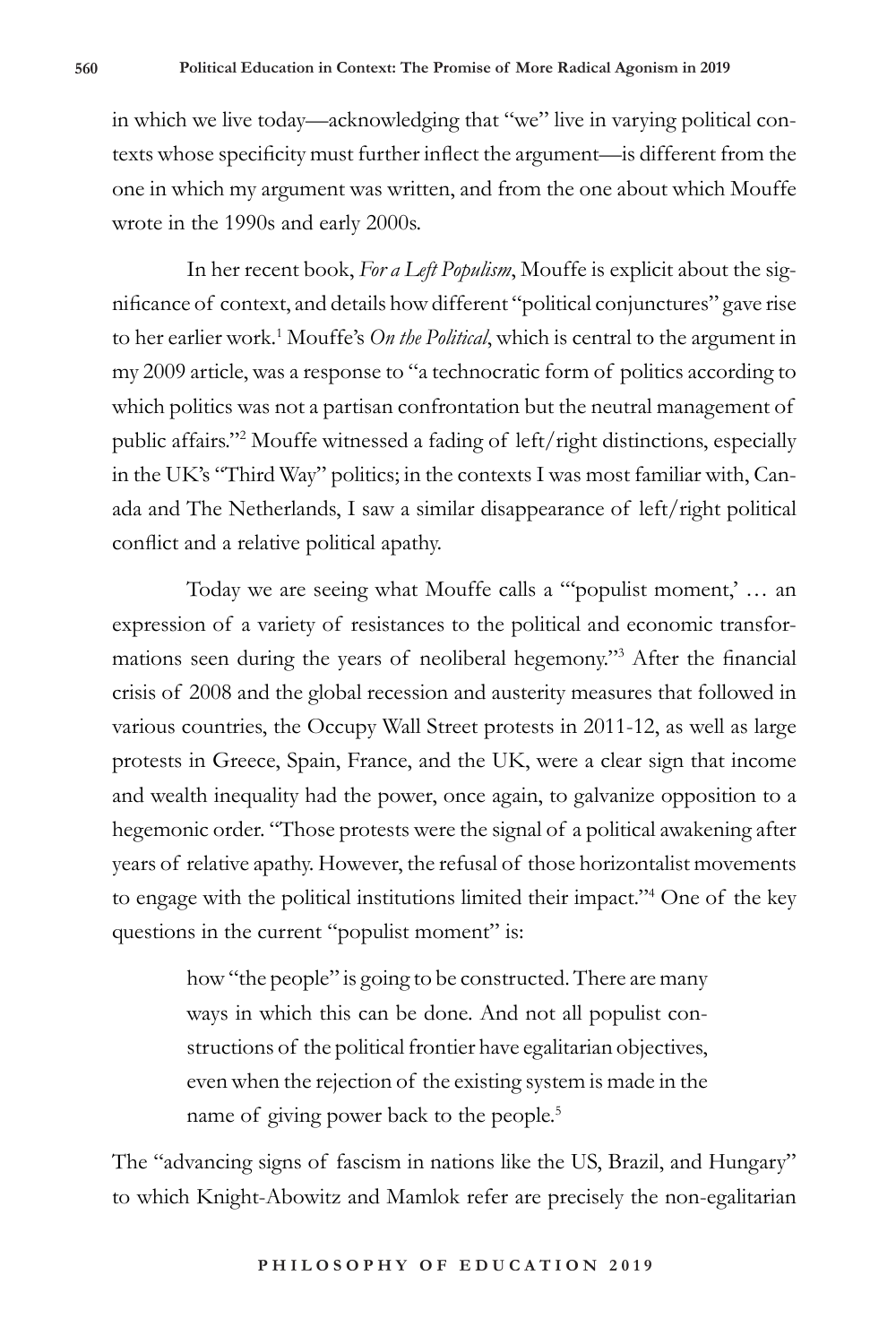populisms against which Mouffe cautions. In renewing her call for a radicalized agonism, then, Mouffe is calling for an agonistic politics that responds to the populist moment but that aims squarely for egalitarian (not nationalistic or other identitarian) ends, and that involves the articulation of various demands for equality.

## #NEVERAGAINMSD AND #FRIDAYSFORFUTURE

Knight-Abowitz and Mamlok focus their discussion on the activism of #NeverAgainMSD, which has, indeed, been inspirational. In particular, Emma Gonzalez's mobilization of silent anger in her March 2018 speech at the March for Our Lives was a powerful political moment.<sup>6</sup> However, for all the courage and indignation in #NeverAgainMSD, and the articulation of the issue of gun control with the larger issue of low voter turn-round and barriers to voter registration, #NeverAgainMSD is not, in my view, a great example of agonistic politics.<sup>7</sup> While it might be perceived as "radical" in the US, #Never-AgainMSD effectively called for policy reform, taking only the sharpest edges off US gun laws.

This is not to say that the gun control laws that were implemented were not an improvement; they certainly were. They just did not go far enough, and are of a different order of magnitude than the more fundamental change to the political order that Mouffe has in mind when she calls for "the creation of a new hegemony."<sup>8</sup> I want to turn, then, to a different youth-led social movement that, I believe, illustrates the promise of more radical agonistic politics in 2019.

The #FridaysForFuture movement has seen tens of thousands of school-age youth around the world take to the streets to protest government' inaction in the face of climate change. The movement was inspired by Swedish teenager, Greta Thunberg, who started her individual "School Strike for Climate" in August 2018; the protests have spread across and beyond Europe, with a large international day of action planned for March 15, 2019.<sup>9</sup>

Thunberg, who has remained a leader and spokesperson for the movement, has explicitly positioned the demands as populist, as they revolve around a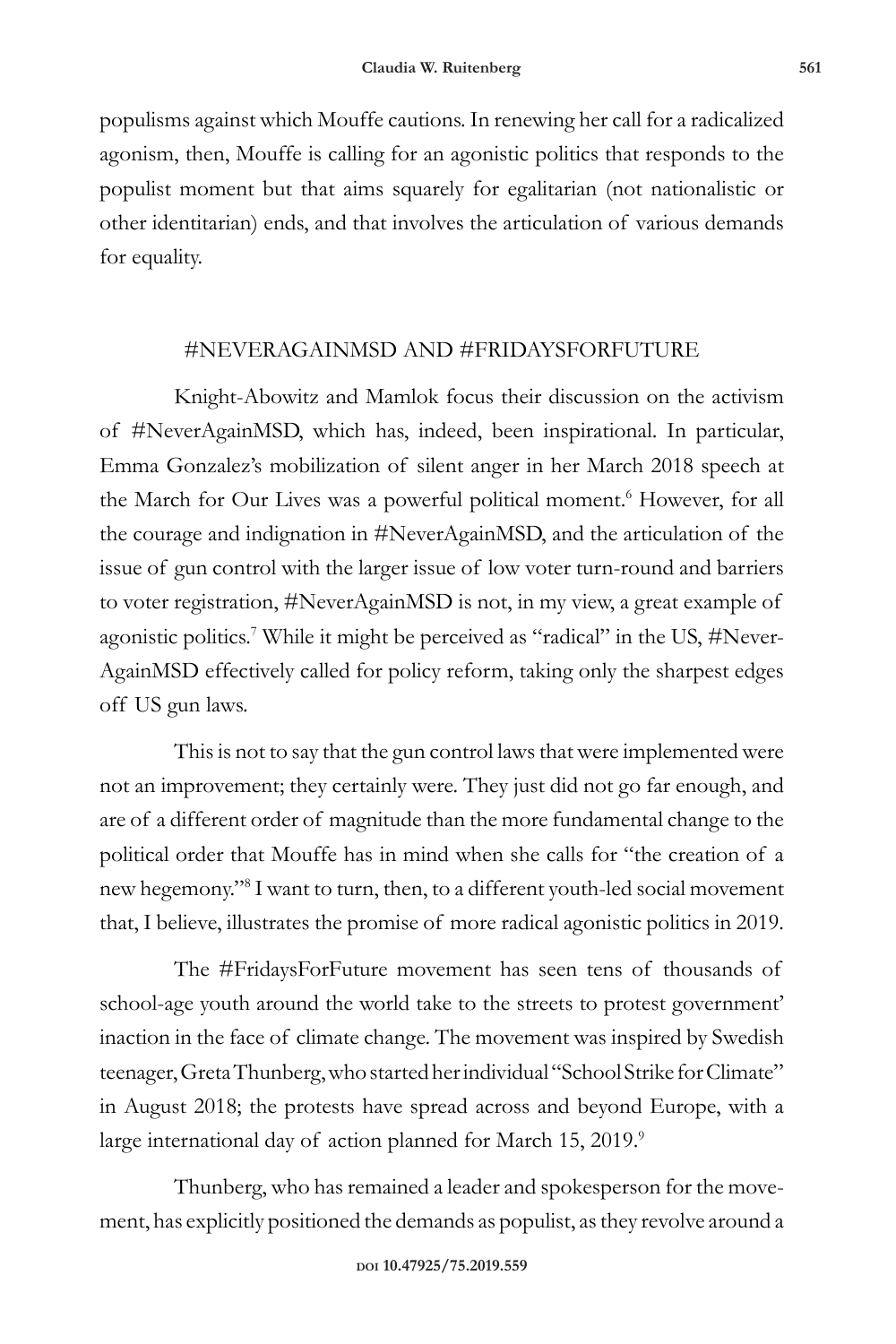new construction of "the people." For instance, Thunberg ended her December 2018 speech at the UN COP24 climate talks in Poland, with the words, "We have come here to let you know that change is coming, whether you like it or not. The real power belongs to the people."10 I agree with Mouffe that "to face the challenge of the ecological crisis[,] a radical democratic project needs to articulate the ecological and social questions,"11 and Thunberg has done precisely that. In the COP24 speech, she said:

> Our civilization is being sacrificed for the opportunity of a very small number of people to continue making enormous amounts of money. Our biosphere is being sacrificed so that rich people in countries like mine can live in luxury. It is the sufferings of the many which pay for the luxuries of the few.<sup>12</sup>

Thunberg has also described the inadequacy of reformist approaches that shy away from activism and rely on more gradual change via democratic elections:

> Some say we should not engage in activism. Instead we should leave everything to our politicians and just vote for a change instead. But what do we do when there is no political will? What do we do when the politics needed are nowhere in sight $e^{13}$

Thunberg's work has associative aspects, as she is speaking to and engaging with established political institutions; however, she is doing so in agonistic, uncompromising, and dissociative terms.

#### ASSOCIATION, DISSOCIATION, AND COLLECTIVITY

While Knight-Abowitz and Mamlok follow Robert W. Glover in distinguishing between different "types" of agonism, I find Oliver Marchart's analysis (to which Mouffe refers) more helpful.<sup>14</sup> Marchart writes that he sees "two schools of thought or paradigms within political theory," whose difference lies in which *moment* of political action they emphasize. Political theorists who emphasize "the associative moment of political action" focus on "the rationality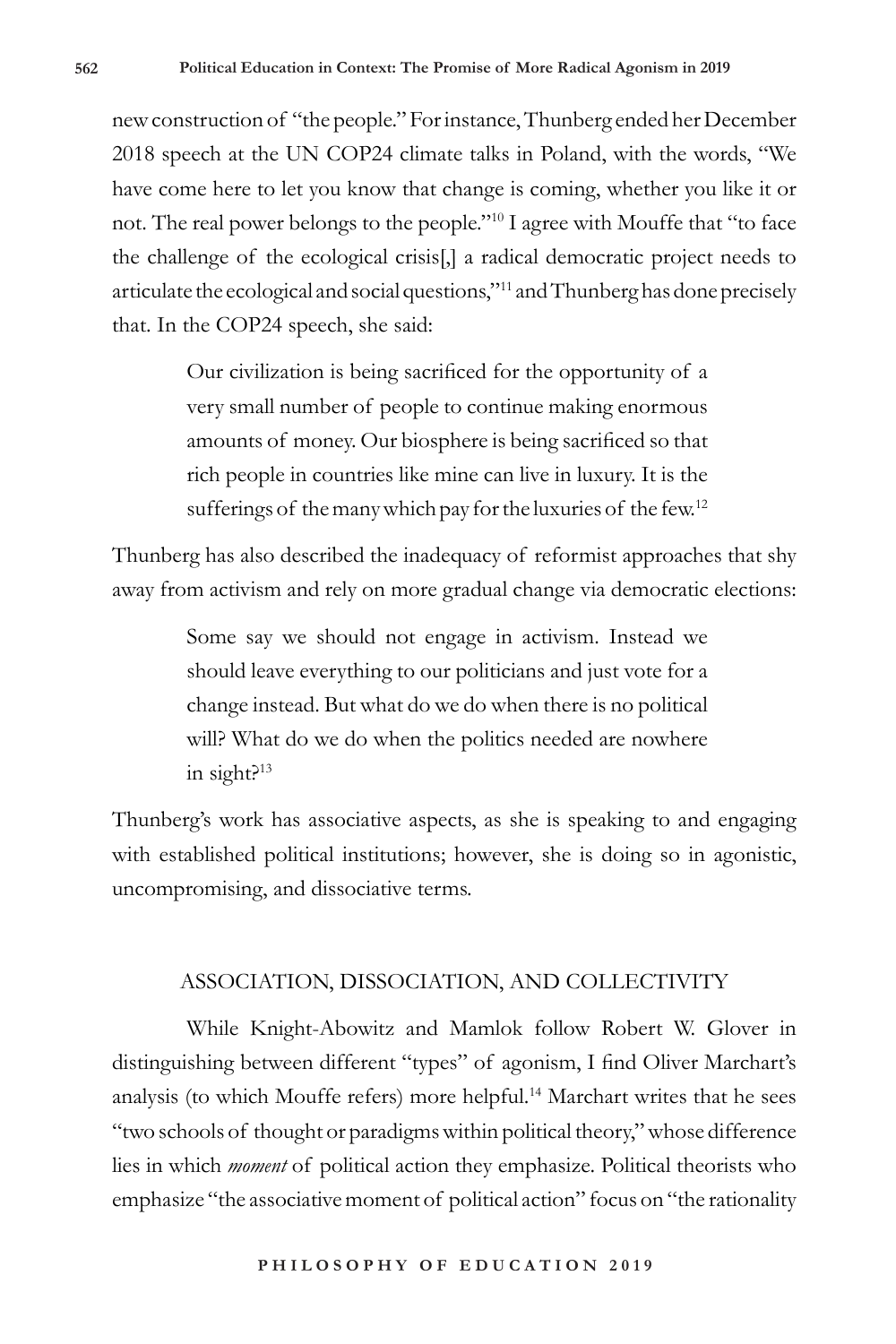of a polity," whereas those who emphasize "the dissociative moment" focus on "the strategic and conflictual struggles of politics."15 Marchart further explains that "all politics is collective," and what can be characterized as associative or dissociative is "the way in which the collective is established."16 For agonistic political activists who emphasize the dissociative moment, the collective is established by linking political demands in relation to a common enemy or external adversary.17 When Knight-Abowitz and Mamlok suggest that the associative mode of agonism is preferable because new collectivities, lines of communication, or "new political relations" need to be established, they identify features that are not specific to associative agonism.

## MORE RADICAL AGONISM IN POLITICAL EDUCATION

For moderate policy reform, more pragmatic and compromise-oriented communication is effective, but Mouffe is not arguing for moderate policy reform; she is arguing for "the establishment of a new hegemonic formation" and I agree this is where we need to set our sights.<sup>18</sup> For political education, then, it matters that we teach, and enable young people to learn, about the creation of political frontiers and chains of equivalence in the articulation of social movements. However, reformist and agonistic politics are not mutually exclusive; it may be the case, for instance, that those who engage in activism for specific policy issues, such as gun law reform, later see potential points of articulation with other political demands and contribute to the creation of an agonistic political frontier. I recognize that not all aspects of agonistic political education are appropriate for school curriculum. Agonistic political education, then, must include out-of-school contexts in which we provide educational and political support for youth initiatives and demands.

<sup>1</sup> Chantal Mouffe, *For a Left Populism* (London: Verso, 2018).

<sup>2</sup> Chantal Mouffe, *On the Political* (London: Verso, 2005); Mouffe, *For a Left Populism*, 4.

<sup>3</sup> Ibid., 12.